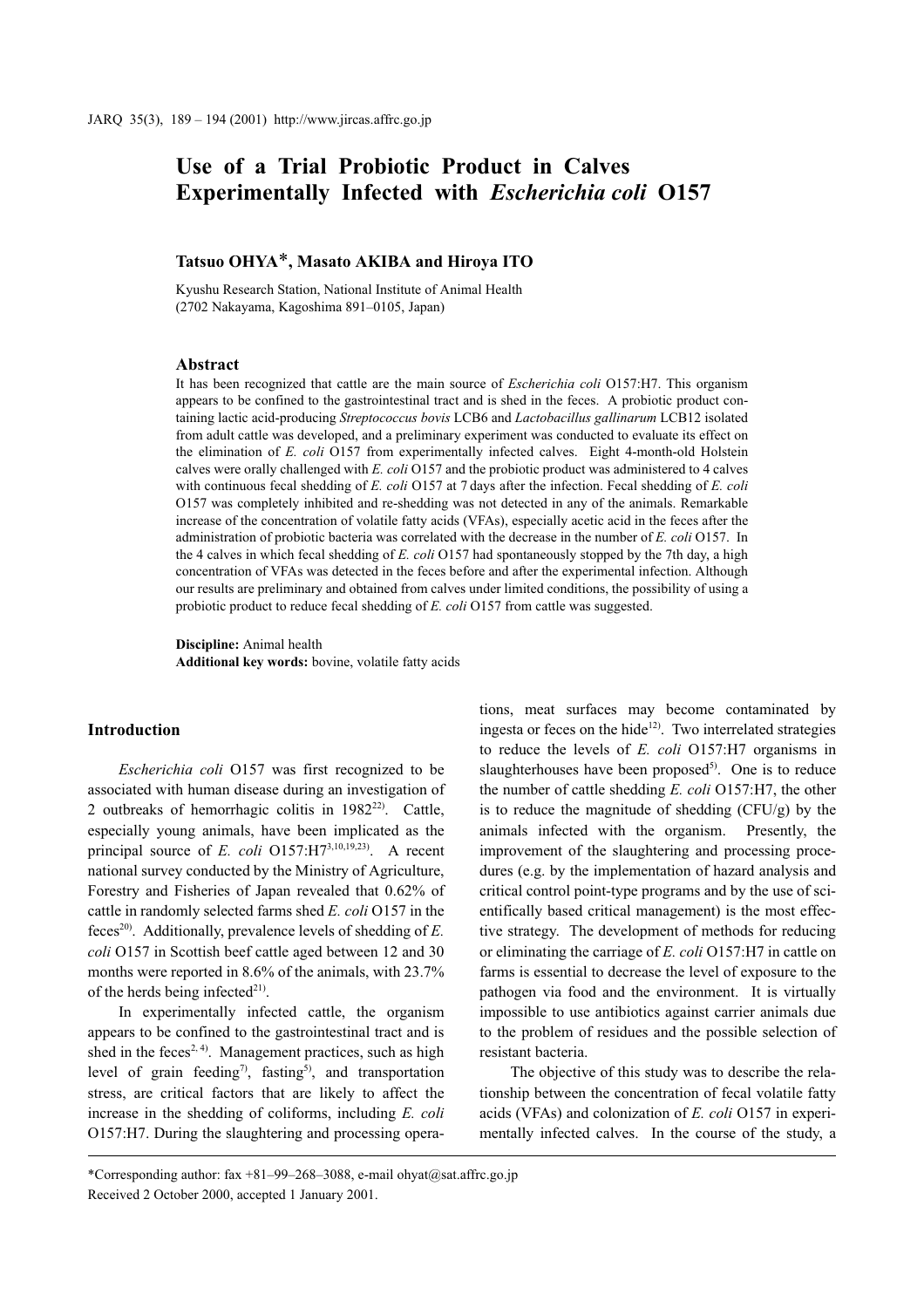trial probiotic product was administered, and its efficacy in reducing or eliminating fecal shedding of E. coli O157:H7 from cattle was evaluated.

## **Experimental procedures**

#### 1) Animals and experimental infection

The challenge organism was a nalidixic acid- and rifampicin-resistant derivative of the Escherichia coli O157:H7 strain MN157 (E. coli MN157, eaeA and stx2positive), an isolate from a calf with diarrhea. The stable colonization of this challenge strain in experimentally infected calves had already been confirmed in our previous report<sup>18</sup>, indicating that the calves infected with the E. coli MN157 strain showed continuous fecal shedding of the organism for at least 5 weeks (Fig. 1). Eight 4month-old Holstein calves were orally challenged with  $10^{10.11}$  CFU of *E. coli* MN157. The calves were housed in segregated barns in accordance with the guidelines of animal experimentation defined by the National Institute of Animal Health (Japan). The pens had an individual floor drain and were cleaned twice daily. Calves with a similar size (ca. 100 kg) were fed twice a day (4 kg of dry matter per day) and had free access to water. The feed used was a mixture of 50% cut rice plant straw and 50% grain. In all the animals, culture for E. coli O157:H7 was negative prior to the challenge.

#### 2) Recovery of challenge organism

After the challenge, the feces were collected on selected days directly from the rectum at 9:00 am before feeding. For direct plating, 2 g of feces were added to 18 mL of diluent and homogenized with Lab-Blender 80 (Seward Laboratory UAC House, London, England). A series of 10-fold dilutions was prepared and 0.1 mL of each dilution was spread on NRSMAC (sorbitol Mac-Conkey agar [Eiken Chemical Co., Ltd., Tokyo, Japan] containing nalidixic acid  $[20 \mu g/mL]$  and rifampicin  $[20 \mu g/mL]$ 

#### 11<br>10 Calf No.1  $\epsilon$ cells/g -Calf No.2  $\epsilon$ Calf No.3  $\overline{5}$  $log_{10}$  $MPN<sub>2</sub>$ موارد وارد مارا مارا موارد والمحارات والمحارف والمحارات والمحارب والمحارب والمحارث والمحارب والمحارث والمحارث  $0 1 2 3 4 5 6 7$  $\overline{8}$   $\overline{9}$   $\overline{10}$   $\overline{11}$   $\overline{21}$   $\overline{3}$   $\overline{14}$   $\overline{15}$   $\overline{16}$   $\overline{17}$   $\overline{18}$   $\overline{19}$   $\overline{20}$   $\overline{21}$   $\overline{22}$   $\overline{23}$   $\overline{24}$   $\overline{25}$   $\overline{26}$   $\overline{27}$   $\overline{28}$   $\overline{29}$   $\overline$ Weeks after infection

Fig. 1. Time course of fecal shedding of E. coli O157:H7 in experimentally infected calves

 $\mu$ g/mL]). At the same time, 2 mL of each  $10^{-1}$  dilution was spread on 5 well-dried NRSMAC plates. The limit for the detection of  $E$ . *coli* MN157 by the direct plating method described above was 1 CFU/g of feces. Additionally, the MPN method<sup>15)</sup> was employed to detect shedding at levels lower than those detectable by the direct plating count. Samples of 10, 1, and 0.1 g of feces were added to 100 mL, 10 mL, and 10 mL of mEC broth (Eiken Chemical Co., Ltd.), respectively. Three sets of enrichment culture were prepared. After enrichment overnight at 37°C, 0.1 mL of each enrichment culture was spread on NRSMAC agar. The detection limit was 3 CFU of *E. coli* MN157/100 g of feces with this MPN method. The presence of E. coli MN157 on the NRS-MAC plate was tested after overnight incubation at 37°C. Selected sorbitol-negative colonies typical of E. coli O157:H7 were tested for the O157 antigen by the slide agglutination test.

#### 3) Determination of VFAs and lactic acid

The concentrations of VFAs and lactic acid in the fecal samples were determined by the method described in the Anaerobe Laboratory Manual<sup>14)</sup>.

#### 4) Selection of probiotic bacteria

The isolation of potential probiotic bacteria was attempted in the feces of adult cattle. Based on the evidence that fecal shedding of E. coli O157:H7 persists longer in calves than in adult animals<sup>4)</sup>, the presence of bacteria that inhibit the colonization of E. coli O157:H7 was suspected in the feces of adult cattle. First, we investigated lactic acid-producing bacteria as candidates. Feces taken from the rectum of three 3-year-old adult cows and three 4-month-old calves were serially diluted 10-fold with an anaerobic diluent and inoculated on BL (blood liver) agar (Eiken Chemical Co., Ltd.) and LBS agar (Becton Dickinson Microbiology Systems, Cockeysville, MD). The use of BL agar is known to enable to detect accurately colony characteristics of anaerobic bacteria, especially lactobacilli, in particular for non-selective culture and comparison of intestinal microflora<sup>16, 17</sup>). After incubation for 3 days at 37°C under anaerobic conditions, bacterial colonies producing a sufficient amount of acid were enumerated and isolated. The population of lactic acid-producing bacteria in the feces of adult cows and calves was compared. In the course of the investigation, strains LCB6 and LCB12, the dominant lactic acidproducing bacteria in the feces of adult cows, were selected for further investigation. These 2 strains were subjected to detailed bacteriological identification based on biochemical tests and comparison of full-length 16S rRNA sequences. Biochemical tests were conducted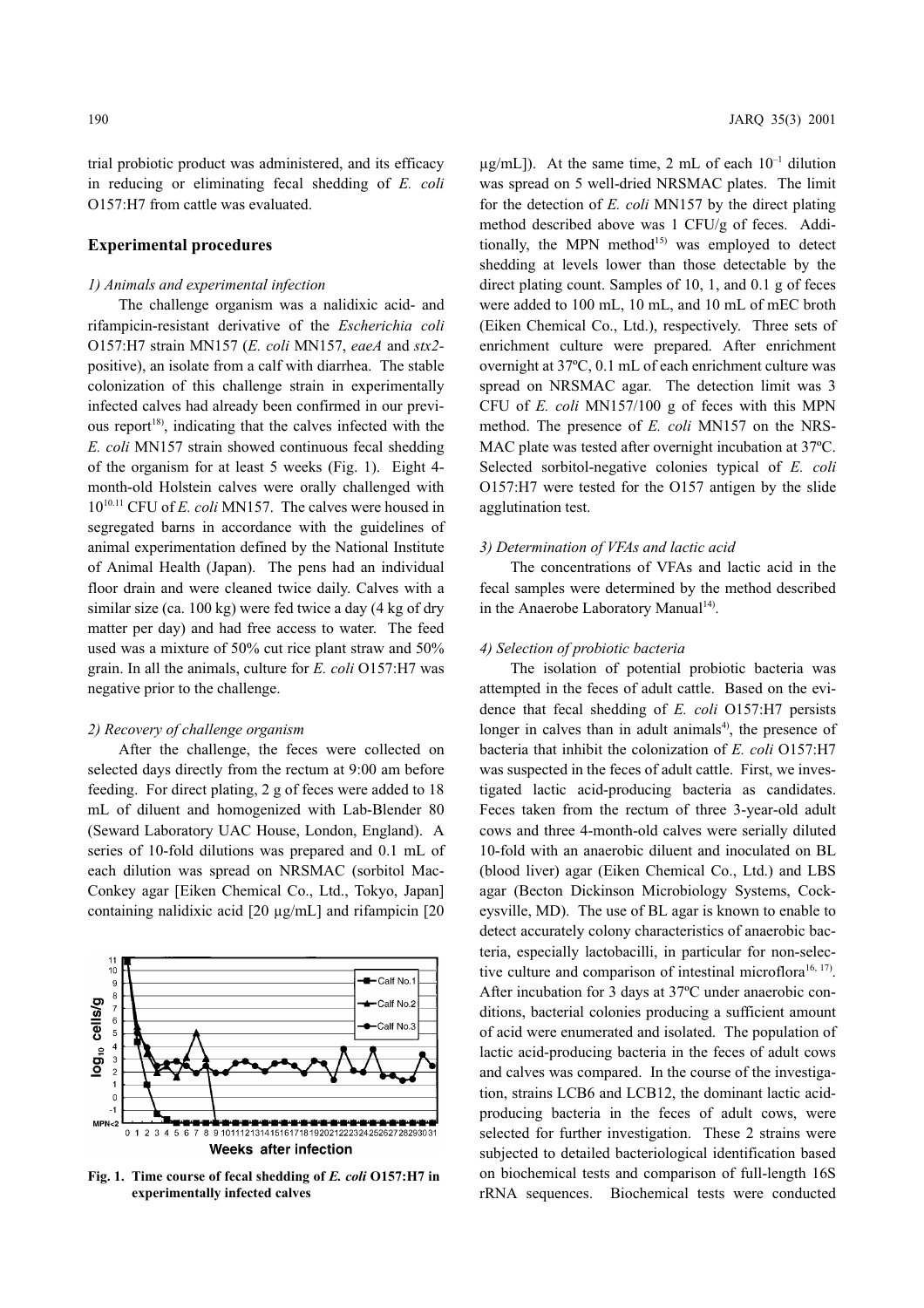using an API Strep 20, API 50 CH, and API 50 CHL Kit (bioMérieux, Marcy l'Etoile, France). Comparison of full-length 16S rRNA sequences was entrusted to MIDI LABS (Delaware, U. S. A.).

#### 5) Trial probiotic product

In preliminary experiments conducted to evaluate the efficacy of the strains LCB6 and LCB12, 10<sup>9</sup> CFU and  $10^{11}$  CFU/head of fresh culture of these strains were administered for 3 days to 2 calves experimentally infected with E. coli O157:H7. Elimination of E. coli O157:H7 from the feces was ascertained in a calf which received  $10^{11}$  CFU, and transitory decrease of the number of organisms was observed in another calf which received  $10^9$  CFU (data not shown). The dosage of probiotic bacteria for further experiments was fixed at  $10^{11}$ CFU/head. The freeze-dried product of S. bovis LCB6 and L. gallinarum LCB12 mixed with dextrin as a preservative was prepared, and the concentration of each strain was adjusted to  $10^{10}$  CFU/g. The product was kept at  $-20^{\circ}$ C until use. The trial probiotic product was produced and supplied by courtesy of CALPIS Co., Ltd.

## 6) Administration and evaluation of the trial probiotic product

The probiotic product was administered to 4 calves (Nos. 1–4) with continuous fecal shedding of  $E$ . *coli* MN157 at 7 days after the infection. Twenty gram/head of freeze-dried product of probiotic bacteria mixed with grain feed was administered twice a day. The probiotic diet was administered during one week (from the 7 to 13th day) and another week (from the 17 to 23rd day) after a 3-day interruption. Determination of the concentrations of fecal VFAs and lactic acid, and enumeration of coliforms, S. bovis LCB6 and L. gallinarum LCB12, in the fecal samples were conducted on selected days. Coliforms were enumerated by inoculation with an appropriate dilution of feces on DHL (desoxycholate hydrogen sulfide lactose) agar (Eiken Chemical Co., Ltd.). The number of S. bovis LCB6 and L. gallinarum LCB12 in the fecal samples was counted using BL agar and LBS agar in the same way. The limit of detection of S. bovis LCB6 was  $10^4$  CFU/g of feces on BL agar, and that of L. gallinarum LCB12 was  $10^2$  CFU/g on LBS agar. A two-fold dilution of the fecal samples was prepared by the addition of distilled water, and the pH was measured with a combination electrode.

## 7) Use of the trial probiotic product in carrier cattle on-farm

An on-farm study was conducted on fattener herds of Japanese Black cattle 10 months of age. Prevalence level of fecal shedding of E. coli O157 was approximately 80% in that farm. The trial probiotic product was administered to 18 cattle for 2 weeks and the rate of fecal shedding was compared with that of untreated 14 cattle on selected days.

## **Results and discussion**

Strains LCB6 and LCB12 were identified as Streptococcus bovis and Lactobacillus gallinarum<sup>9)</sup> based on biochemical tests and confirmation by comparison of full-length 16S rRNA sequences. Sequence searches of the EMBL/GenBank database using the FASTA program revealed that the newly determined sequences of strains LCB6 and LCB12 were most closely related to Strepto*coccus bovis* (16S rRNA sequence similarities =  $99\%$ ) and Lactobacillus gallinarum (16S rRNA sequence similarities =  $100\%$ ), respectively.

In all the animals, fecal shedding of E. coli MN157 was observed on the day after the oral challenge. The calves did not show any clinical signs and remained healthy throughout the experiment. By the 7th day, the 4 animals (Nos.  $1-4$ ) that had shown a continuous shedding were subjected to an experiment to evaluate the efficacy of the probiotic product (Fig. 2). In 3 calves, fecal shedding of E. coli MN157 was no longer detectable on the 14th day at the end of the administration of the initial probiotic diet. One remaining calf (No. 2) continued shedding a small amount of E. coli MN157, ranging from 43 to 500 CFU/100 g of feces, after the first period of probiotic administration. Four calves were fed another series of the probiotic product from the 17th to the 23rd day. The shedding of E. coli MN157 from calf No. 2 had ceased by the 28th day, and re-shedding was not detected in any of the animals in a follow-up survey for 3 consecutive weeks. Fecal shedding of E. coli MN157 was completely inhibited by the administration of the freeze-dried product of probiotic bacteria isolated from the feces of the adult cows. All the calves were clinically normal throughout the experiment.

On the whole, an increase of 1 to 3  $log_{10}/g$  in the numbers of S. bovis, L. gallinarum, and coliforms was observed during the period of probiotic feeding. In contrast to this increase, fecal shedding of E. coli MN157 decreased quickly. In 3 calves (except for No. 4), fecal pH in the range of 6 to 7 was maintained throughout the experiment. Calf No. 4 showed a lower pH value of around 6, which increased temporarily to 8 during the first period of probiotic feeding. No significant change of pH correlated with the decrease of the number of E. coli MN157 was observed. The most remarkable change recognized consistently in all the 4 calves (Nos.  $1-4$ ) was a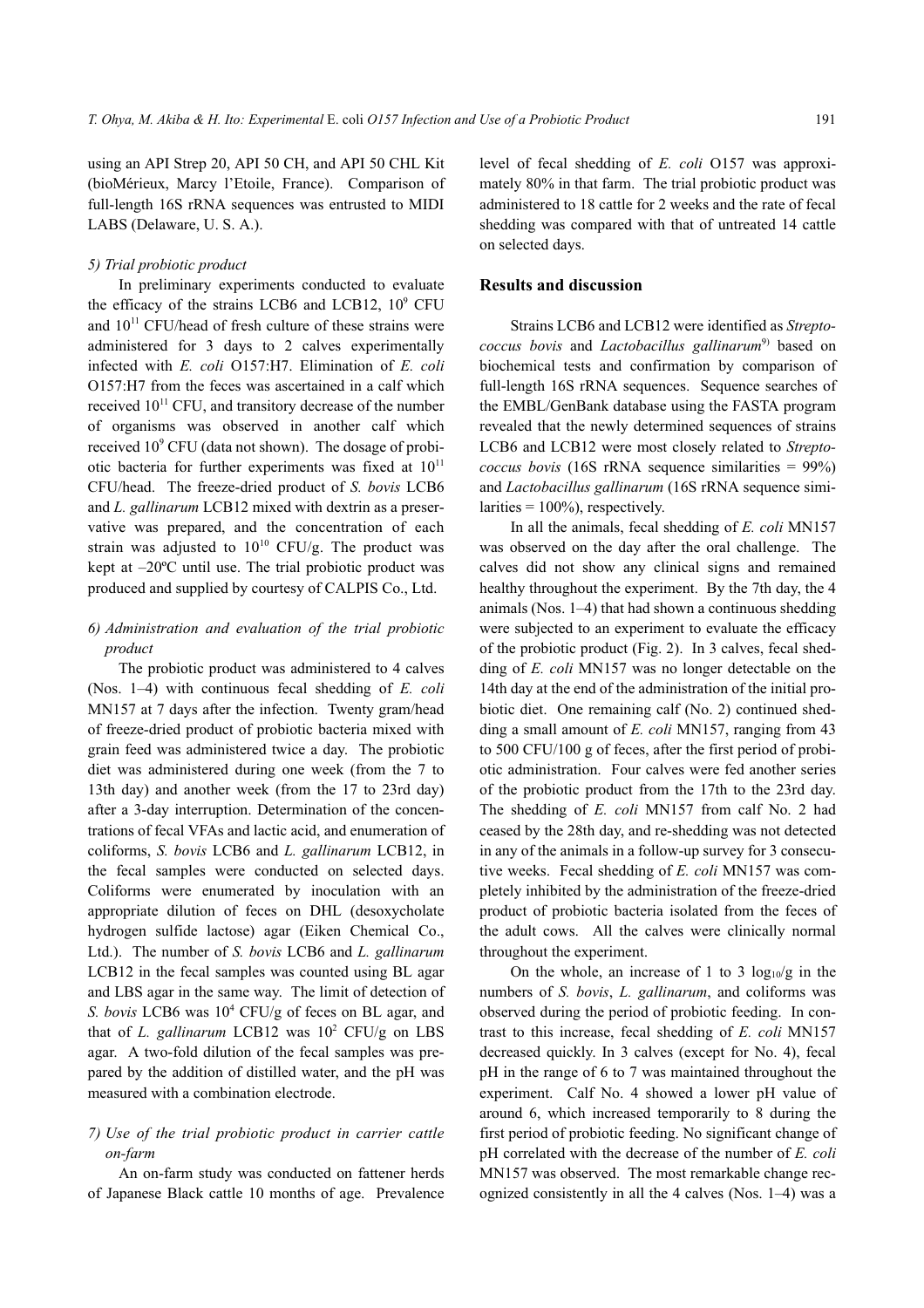

Fig. 2. Elimination of fecal shedding of E. coli O157:H7 in infected calves by feeding of the probiotic product

Acetic acid, WILLY Propionic acid, ITHITED Butyric acid, Waleric acid: VFAs (mM). **-4** LCB12, **-1** Coliforms, **-0** O157: Bacterial counts ( $log_{10}$  cell/g).  $\Delta$  LCB6,  $\cdots \blacksquare \cdots :$  pH.

Underlined days indicate the period of probiotic feeding.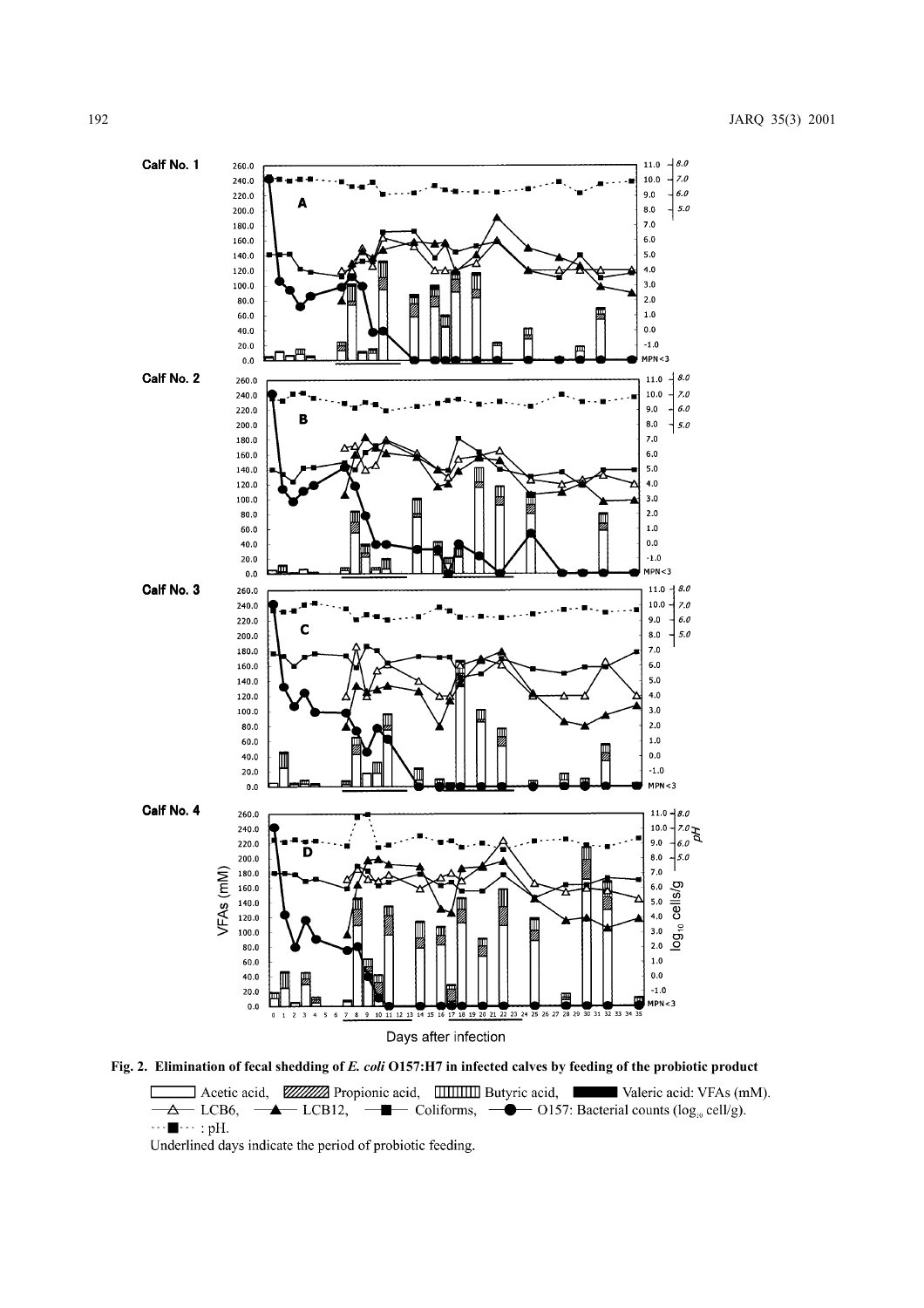| Calf                     | Before administration (days $0-7$ ) |      |                                          |      |      | Feeding period (days $8-23$ ) |            |                                          |                |               |
|--------------------------|-------------------------------------|------|------------------------------------------|------|------|-------------------------------|------------|------------------------------------------|----------------|---------------|
| No.                      | <b>VFAs</b>                         | acid | Acetic Propionic Butyric Valeric<br>acid | acid | acid | <b>VFAs</b>                   | acid       | Acetic Propionic Butyric Valeric<br>acid | acid           | acid          |
|                          | 11.8                                | 7.6  | 1.2                                      | 2.5  | 0.4  | $76.8^{b}$                    | $55.4^{b}$ | $8.2^{a}$                                | $10.2^{\circ}$ | $2.9^{\circ}$ |
| $\mathfrak{D}_{1}^{(1)}$ | 5.8                                 | 3.4  | 0.2                                      | 1.7  | 0.5  | $61.2^{b}$                    | $43.2^{a}$ | $5.0^{a}$                                | $11.5^{c}$     | $1.5^{a}$     |
| 3                        | 12.9                                | 7.0  | 0.3                                      | 4.6  | 1.0  | $59.8^{a}$                    | $43.9^{a}$ | $5.3^{a}$                                | 9.4            | 1.3           |
| $\overline{4}$           | 22.9                                | 13.3 | 2.3                                      | 6.3  | 1.0  | $103.6^{\circ}$               | $71.7^{b}$ | $18.0^{\circ}$                           | 12.2           | 1.8           |
| 5                        | 88.8                                | 60.1 | 14.8                                     | 11.7 | 2.3  | No determination              |            |                                          |                |               |
| 6                        | 41.9                                | 30.3 | 6.4                                      | 3.6  | 1.7  | No determination              |            |                                          |                |               |
| 7                        | 67.9                                | 40.3 | 14.6                                     | 11.4 | 1.6  | No determination              |            |                                          |                |               |
| 8                        | 84.6                                | 57.3 | 15.2                                     | 10.3 | 1.9  | No determination              |            |                                          |                |               |
|                          |                                     |      |                                          |      |      |                               |            |                                          |                |               |

Table 1. Mean concentration (mM) of total VFAs and respective acids in the feces of calves before the administration and over the feeding period of the probiotic product

a):  $P<0.05$ , b):  $P<0.01$ , c):  $P<0.001$  (two sample t tests with Welch's correction). Value statistically significantly different from corresponding value.

considerable increase of the concentration of VFAs in the feces after the initial administration of probiotic bacteria. The increase of the concentration of VFAs was most obvious on the 8th and 18th day, the day after the administration of probiotic feeding. The mean concentration (mM) of total VFAs and that of the respective acids in the feces in each animal were significantly different between the days before the administration and over the feeding period of the probiotic product (Table 1). Four calves (Nos.  $5-8$ ) in which spontaneous fecal shedding of E. coli MN157 had stopped by the 7th day, exhibited a high concentration of VFAs in the feces before and after the experimental infection (Table 1).

In the on-farm study, the averaged fecal shedding rates of E. coli O157 in the probiotic-treated and untreated groups throughout the experiment were 77.5 and 80.0%, respectively. No significant decrease of fecal shedding of *E. coli* O157 was observed by the administration of the trial probiotic product.

In the present study, it was suggested that the concentration of VFAs in the feces might be associated with the presence of  $E$ . *coli*  $O157:H7$  in cattle. In calf No. 2 which continued to show a prolonged fecal shedding of E. coli MN157, the total amount of fecal VFAs during the first administration of the probiotic product was smaller than that in other 3 calves. It has been demonstrated that VFAs are toxic to Gram-negative bacteria<sup>13)</sup>. Bohnhoff et  $al<sup>1</sup>$  reported that the growth of *Salmonella* was inhibited by the addition of acetic and/or butyric acid in broth culture, while lactic acid acted antagonistically with these acids. About 70% of the VFAs detected in the cattle feces in this experiment consisted of acetic acid. Bacteriostatic or bacteriocidal activity of acetic acid on foodborne pathogenic bacteria including E. coli O157:H7, has received a great deal of attention. The growth of all the strains of E. coli O157:H7 tested was inhibited by a 0.1% (ca. 17.5 mM) concentration of acetic acid in vitro<sup>8)</sup>. Much higher concentrations of acetic acid may be necessary to induce a bacteriostatic or bacteriocidal activity in the feces of animals infected with E. coli O157:H7.

The probiotic bacterial strains used in this experiment produced a sufficient amount of lactic acid but only a small amount of acetic acid. Lactic acid was detected at a low concentration (below 1 mM) in the fecal samples throughout the course of the experiment. Some kinds of bacteria act antagonistically against  $E$ . *coli*  $O157:H7$  by producing a large amount of acetic acid, and the concentration of other VFAs might have increased immediately in response to the administration of the probiotic bacteria. A study aimed at culturing the bacteria which might have been responsible for the rapid increase of the concentration of fecal VFAs was conducted using fecal samples stored at -80°C. A remarkable increase of more than 2  $log_{10}/g$  in the number of *Bifidobacterium* species was confirmed in calves No. 3 and No. 4 on the 8th day while no detectable changes in the number of bacterial populations were observed in the other 2 animals (data not shown).

Characterization of these bacteria and further studies may contribute to the elucidation of the mechanisms of elimination of E. coli O157:H7 from the gastrointestinal tract of cattle. From the onset, this experiment was conducted based on the hypothesis that the administration of a large amount of probiotic bacteria would alter the ecology of the intestinal microflora and lead to a reduction of the number of coliforms, including E. coli O157:H7. An inverse relationship, however, between the population of coliforms and E. coli O157:H7 was recognized. It was